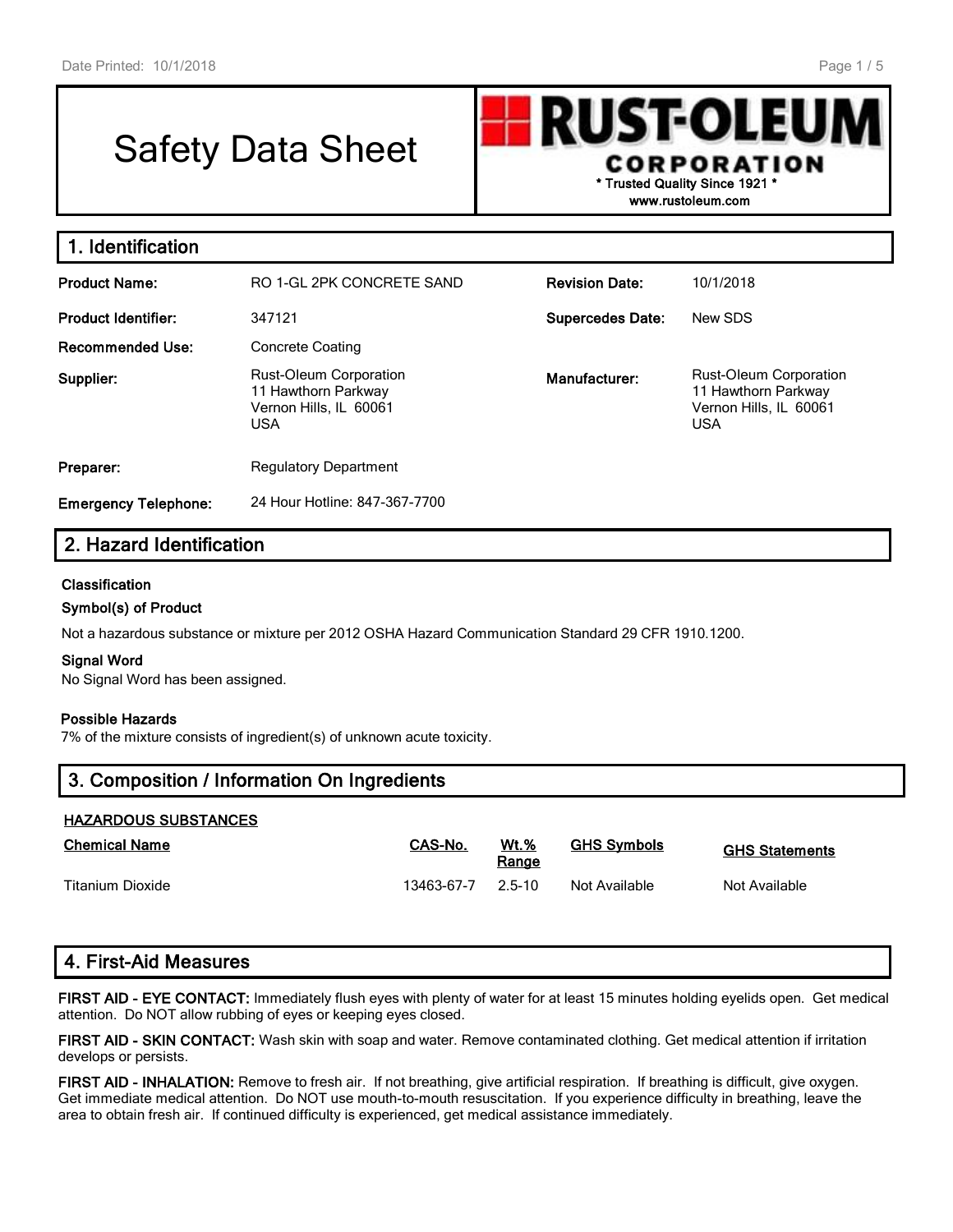**FIRST AID - INGESTION:** Swallowing less than an ounce will not cause significant harm. For larger amounts, do not induce vomiting, but give one or two glasses of water to drink and get medical attention. If swallowed, rinse mouth with water. If feeling unwell, get medical attention.

# **5. Fire-Fighting Measures**

**EXTINGUISHING MEDIA:** Alcohol Film Forming Foam, Carbon Dioxide, Dry Chemical, Dry Sand, Water Fog

**UNUSUAL FIRE AND EXPLOSION HAZARDS:** No unusual fire or explosion hazards noted. Keep containers tightly closed. FLASH POINT IS TESTED TO BE GREATER THAN 200 DEGREES F.

**SPECIAL FIREFIGHTING PROCEDURES:** Water may be used to cool closed containers to prevent buildup of steam. If water is used, fog nozzles are preferred.

**Special Fire and Explosion Hazard (Combustible Dust):** No Information

# **6. Accidental Release Measures**

**STEPS TO BE TAKEN IF MATERIAL IS RELEASED OR SPILLED:** If spilled, contain spilled material and remove with inert absorbent. Dispose of contaminated absorbent, container, and unused contents in accordance with local, state, and federal regulations. Do not incinerate closed containers

# **7. Handling and Storage**

**HANDLING:** Wash thoroughly after handling. Wash hands before eating. Remove contaminated clothing and launder before reuse. Use only with adequate ventilation. Follow all SDS and label precautions even after container is emptied because it may retain product residues. Avoid breathing fumes, vapors, or mist. Avoid contact with eyes, skin and clothing.

**STORAGE:** Store in a dry, well ventilated place. Keep container tightly closed when not in use.

**Advice on Safe Handling of Combustible Dust:** No Information

## **8. Exposure Controls / Personal Protection**

| <b>Chemical Name</b> | CAS-No.    | Weight %<br>Less Than | <b>ACGIH TLV-</b><br>TWA | <b>ACGIH TLV-</b><br><b>STEL</b> | OSHA PEL-TWA      | <b>OSHA PEL-</b><br><b>CEILING</b> |
|----------------------|------------|-----------------------|--------------------------|----------------------------------|-------------------|------------------------------------|
| Titanium Dioxide     | 13463-67-7 | 10.0                  | $10 \text{ ma/m}$ 3      | N.E.                             | $15 \text{ ma/m}$ | N.E.                               |

#### **PERSONAL PROTECTION**

**ENGINEERING CONTROLS:** Use process enclosures, local exhaust ventilation, or other engineering controls to control airborne levels below recommended exposure limits. Prevent build-up of vapors by opening all doors and windows to achieve crossventilation.

**RESPIRATORY PROTECTION:** A respiratory protection program that meets OSHA 1910.134 and ANSI Z88.2 requirements must be followed whenever workplace conditions warrant a respirator's use.

**SKIN PROTECTION:** Use gloves to prevent prolonged skin contact. Nitrile or Neoprene gloves may afford adequate skin protection.

**EYE PROTECTION:** Use safety eyewear designed to protect against splash of liquids.

**OTHER PROTECTIVE EQUIPMENT:** Refer to safety supervisor or industrial hygienist for further guidance regarding types of personal protective equipment and their applications.

**HYGIENIC PRACTICES:** Wash thoroughly with soap and water before eating, drinking or smoking. Remove contaminated clothing immediately and launder before reuse.

**Engineering Measures for Combustible Dust:** No Information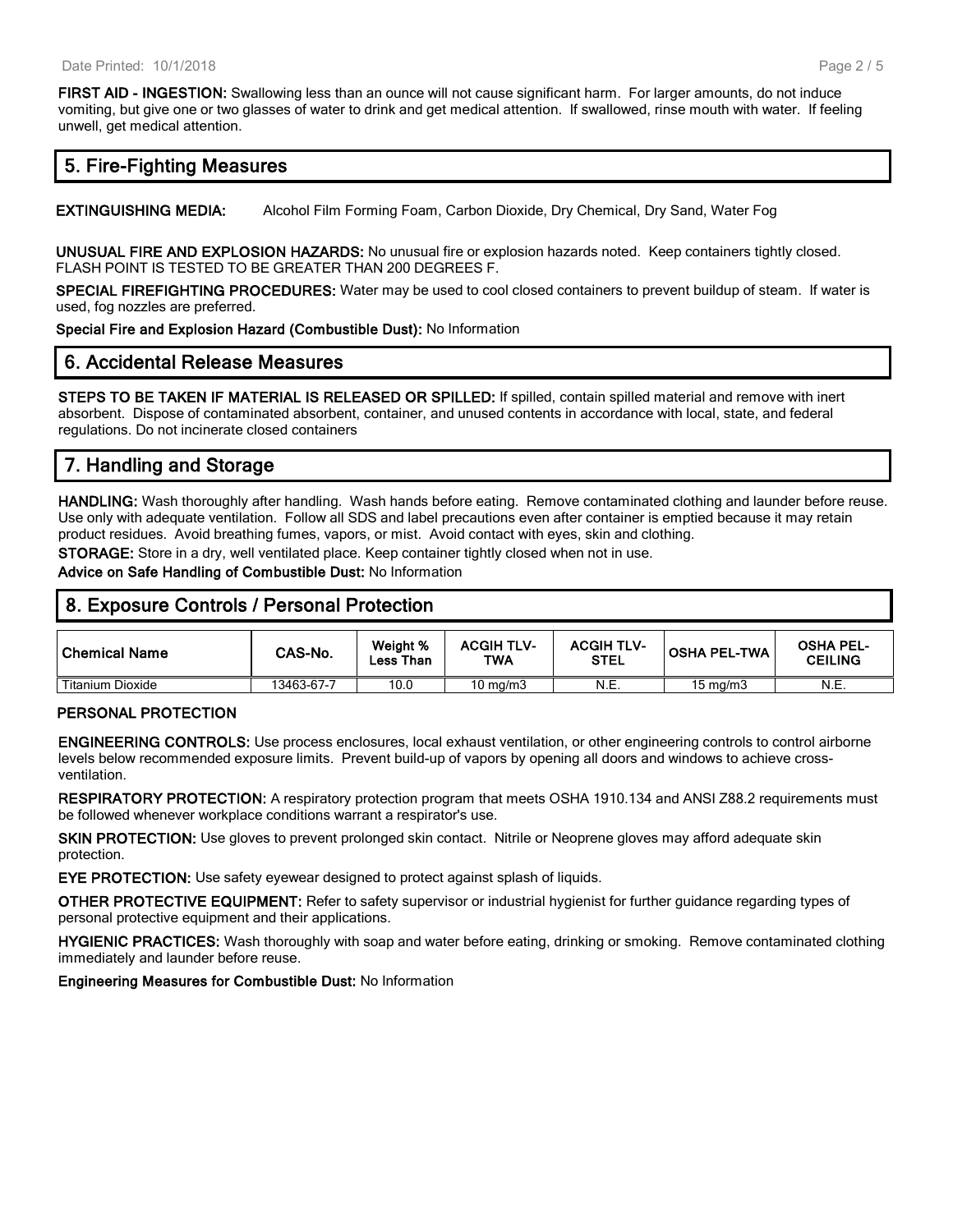# **9. Physical and Chemical Properties**

| Appearance:                 | Liguid                      | <b>Physical State:</b>           | Liguid       |
|-----------------------------|-----------------------------|----------------------------------|--------------|
| Odor:                       | Mild                        | <b>Odor Threshold:</b>           | N.E.         |
| <b>Relative Density:</b>    | 1.265                       | pH:                              | N.A.         |
| Freeze Point, °C:           | N.D.                        | Viscosity:                       | N.D.         |
| <b>Solubility in Water:</b> | Miscible                    | <b>Partition Coefficient, n-</b> | N.D.         |
| Decompostion Temp., °C:     | N.D.                        | octanol/water:                   |              |
| Boiling Range, °C:          | 100 - 537                   | <b>Explosive Limits, vol%:</b>   | $2.6 - 12.6$ |
| <b>Flammability:</b>        | Does not Support Combustion | Flash Point, °C:                 | 99           |
| <b>Evaporation Rate:</b>    | Slower than Ether           | Auto-ignition Temp., °C:         | N.D.         |
| <b>Vapor Density:</b>       | Heavier than Air            | <b>Vapor Pressure:</b>           | N.D.         |

(See "Other information" Section for abbreviation legend)

# **10. Stability and Reactivity**

**CONDITIONS TO AVOID:** No Information

**INCOMPATIBILITY:** Incompatible with strong oxidizing agents, strong acids and strong alkalies.

**HAZARDOUS DECOMPOSITION:** When heated to decomposition, it emits acrid smoke and irritating fumes.

**HAZARDOUS POLYMERIZATION:** Will not occur under normal conditions.

**STABILITY:** This product is stable under normal storage conditions.

## **11. Toxicological Information**

**EFFECTS OF OVEREXPOSURE - EYE CONTACT:** Irritating, and may injure eye tissue if not removed promptly.

**EFFECTS OF OVEREXPOSURE - SKIN CONTACT:** Low hazard for usual industrial handling or commercial handling by trained personnel.

**EFFECTS OF OVEREXPOSURE - INHALATION:** High gas, vapor, mist or dust concentrations may be harmful if inhaled. Avoid breathing fumes, spray, vapors, or mist.

**EFFECTS OF OVEREXPOSURE - INGESTION:** Substance may be harmful if swallowed.

**EFFECTS OF OVEREXPOSURE - CHRONIC HAZARDS:** Contains Titanium Dioxide. Titanium Dioxide is listed as a Group 2B-"Possibly carcinogenic to humans" by IARC. No significant exposure to Titanium Dioxide is thought to occur during the use of products in which Titanium Dioxide is bound to other materials, such as in paints during brush application or drying. Risk of overexposure depends on duration and level of exposure to dust from repeated sanding of surfaces or spray mist and the actual concentration of Titanium Dioxide in the formula. (Ref: IARC Monograph, Vol. 93, 2010)

**PRIMARY ROUTE(S) OF ENTRY:** Eye Contact, Ingestion, Inhalation, Skin Absorption, Skin Contact

|            | <b>ACUTE TOXICITY VALUES</b> | The acute effects of this product have not been tested. Data on individual components are tabulated below: |                    |                   |
|------------|------------------------------|------------------------------------------------------------------------------------------------------------|--------------------|-------------------|
| CAS-No.    | <b>Chemical Name</b>         | Oral LD50                                                                                                  | <b>Dermal LD50</b> | <b>Vapor LC50</b> |
| 13463-67-7 | Titanium Dioxide             | >10000 mg/kg Rat                                                                                           | 2500 mg/kg         | N.E.              |

N.E. - Not Established

# **12. Ecological Information**

**ECOLOGICAL INFORMATION:** Product is a mixture of listed components.

## **13. Disposal Information**

**DISPOSAL INFORMATION:** Dispose of material in accordance to local, state, and federal regulations and ordinances. Do not allow to enter waterways, wastewater, soil, storm drains or sewer systems.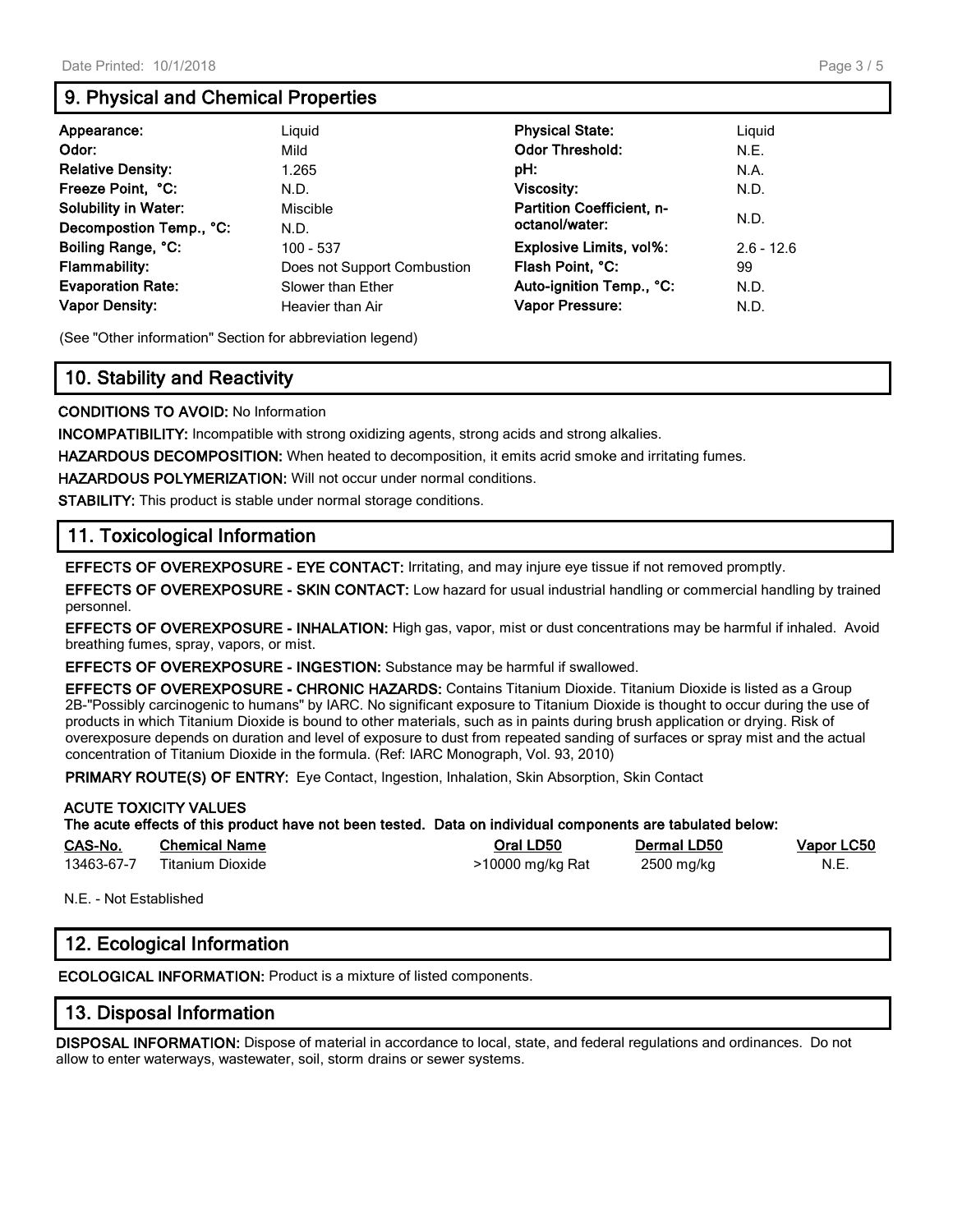## Page 4 / 5

# **14. Transport Information**

|                              | Domestic (USDOT) | <b>International (IMDG)</b> | Air (IATA)    | <b>TDG (Canada)</b> |
|------------------------------|------------------|-----------------------------|---------------|---------------------|
| <b>UN Number:</b>            | N.A.             | N.A.                        | N.A.          | N.A.                |
| <b>Proper Shipping Name:</b> | Not Regulated    | Not Regulated               | Not Regulated | Not Regulated       |
|                              |                  |                             |               |                     |
| <b>Hazard Class:</b>         | N.A.             | N.A.                        | N.A.          | N.A.                |
| <b>Packing Group:</b>        | N.A.             | N.A.                        | N.A.          | N.A.                |
| <b>Limited Quantity:</b>     | No.              | No.                         | No.           | No                  |

## **15. Regulatory Information**

## **U.S. Federal Regulations:**

## **CERCLA - SARA Hazard Category**

This product has been reviewed according to the EPA 'Hazard Categories' promulgated under Sections 311 and 312 of the Superfund Amendment and Reauthorization Act of 1986 (SARA Title III) and is considered, under applicable definitions, to meet the following categories:

#### None Known

#### **Sara Section 313:**

This product contains the following substances subject to the reporting requirements of Section 313 of Title III of the Superfund Amendment and Reauthorization Act of 1986 and 40 CFR part 372:

No Sara 313 components exist in this product.

#### **Toxic Substances Control Act:**

This product contains the following chemical substances subject to the reporting requirements of TSCA 12(b) if exported from the United States:

No TSCA 12(b) components exist in this product.

## **U.S. State Regulations:**

#### **California Proposition 65:**

**WARNING:** Cancer and Reproductive Harm - www.P65Warnings.ca.gov.

| <b>HMIS RATINGS</b><br>Health:<br>$2^*$<br><b>Physical Hazard:</b><br><b>Personal Protection:</b><br><b>Flammability:</b><br>х<br>$\overline{\mathbf{0}}$<br><b>NFPA RATINGS</b><br>Health:<br>0<br>$\overline{2}$<br><b>Flammability:</b><br>Instability |  |  |  |  |
|-----------------------------------------------------------------------------------------------------------------------------------------------------------------------------------------------------------------------------------------------------------|--|--|--|--|
|                                                                                                                                                                                                                                                           |  |  |  |  |
|                                                                                                                                                                                                                                                           |  |  |  |  |
| <b>Volatile Organic Compounds</b><br>47 g/L                                                                                                                                                                                                               |  |  |  |  |
| <b>SDS REVISION DATE:</b><br>10/1/2018                                                                                                                                                                                                                    |  |  |  |  |
| <b>REASON FOR REVISION:</b>                                                                                                                                                                                                                               |  |  |  |  |

Legend: N.A. - Not Applicable, N.E. - Not Established, N.D. - Not Determined